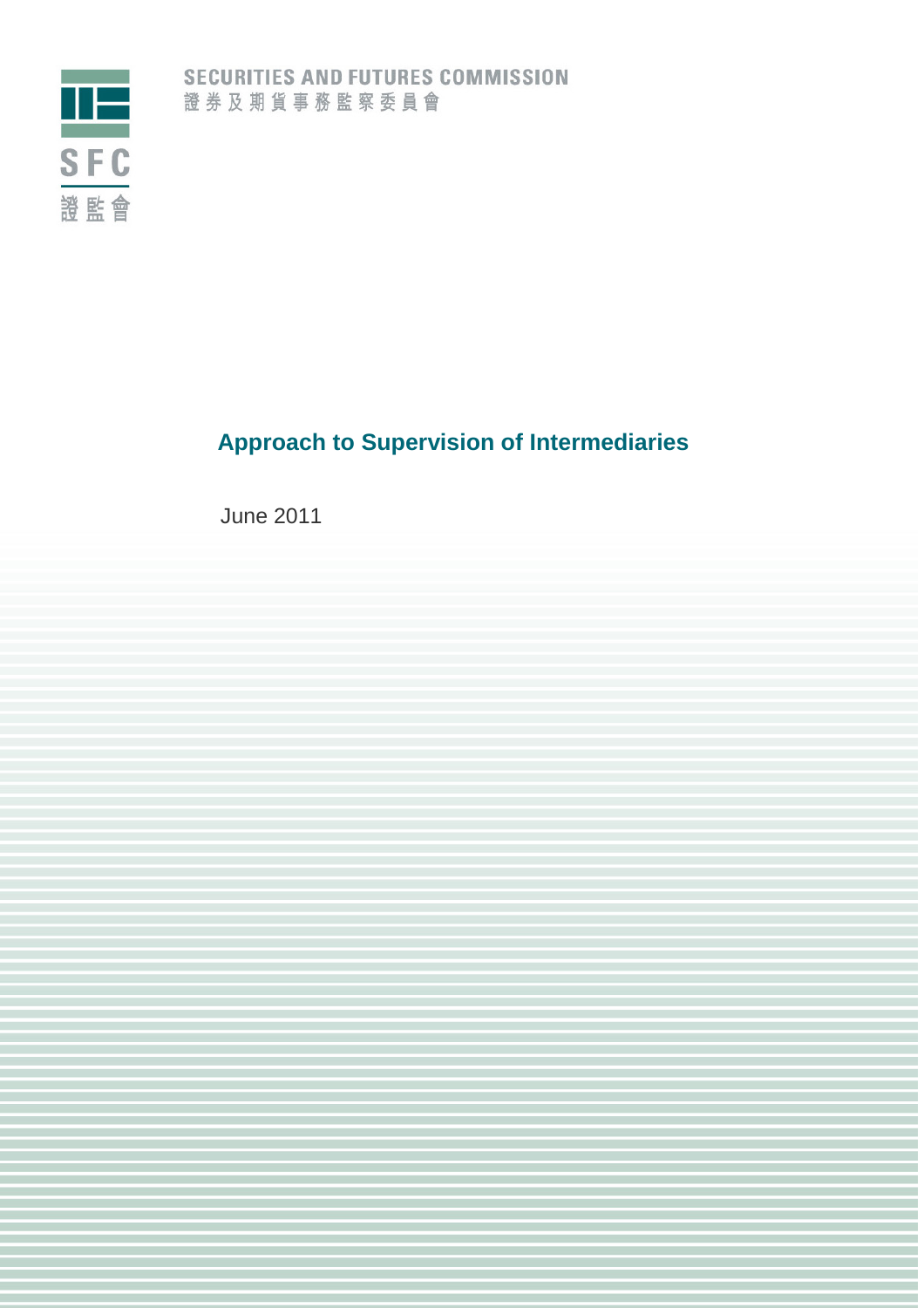

# **Table of contents**

| <b>Introduction</b> |                                             | 1              |
|---------------------|---------------------------------------------|----------------|
|                     | Part I: Supervisory mission and focus       | 1              |
|                     | Part II: Supervisory framework              | 3              |
|                     | A. Risk identification                      | 3              |
|                     | (a) Firm-specific risks                     | 3              |
|                     | (b) Sector-crossing risks                   | 4              |
|                     | B. Risk assessment and supervisory approach | 4              |
|                     | (a) Off-site monitoring                     | 5              |
|                     | (b) On-site review                          | $\overline{7}$ |
|                     | C. Supervisory outcomes / results           | 8              |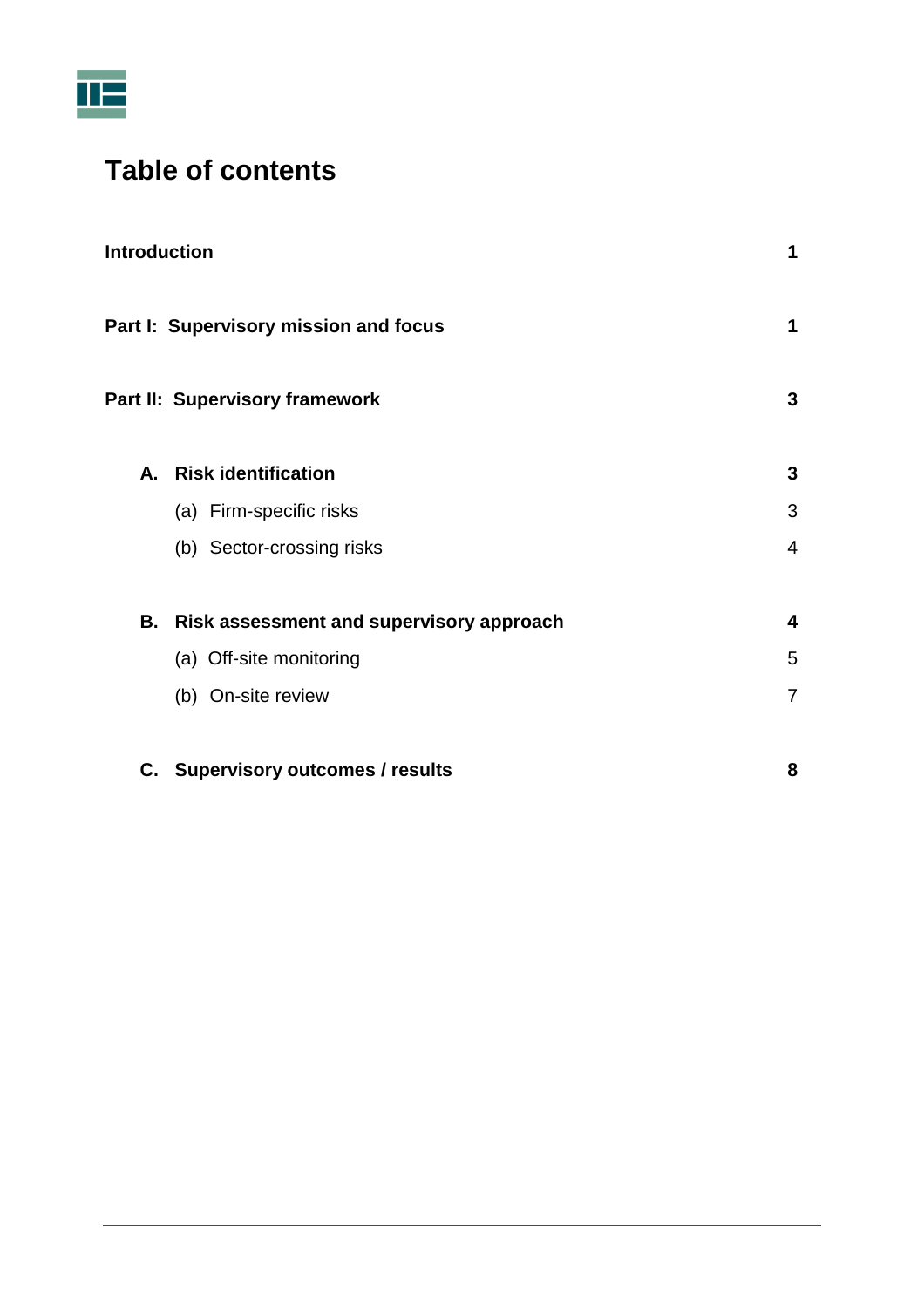

# <span id="page-2-0"></span>**Introduction**

- 1. The Commission has set out in its paper entitled *"Regulatory Framework for Intermediaries"* its role and approach in regulating intermediaries through: (i) initial gate keeping or licensing; (ii) ongoing supervision; and (iii) enforcement actions to combat misconduct.
- 2. This paper focuses more particularly on the supervisory function of the Commission in respect of regulated activities<sup>1</sup> carried out by licensed corporations. This function is primarily undertaken by the Intermediaries Supervision Department of the Commission.
- 3. This paper is organized as follows:
	- Part I outlines the Commission's supervisory mission and focus; and
	- Part II explains the supervisory framework adopted by the Commission, that is, how supervision is performed in practice. It describes the different types of risks and issues that are particularly relevant for the purpose of supervision, both at individual firms' level (**"firm-specific risks"**) and at the higher, broader sector-crossing level (**"sector-crossing risks"**). It then describes how such risks are identified and assessed, the supervisory approach underpinning the framework, as well as the possible types of supervisory outcomes / results.

# <span id="page-2-1"></span>**Part I: Supervisory mission and focus**

- 4. The Hong Kong securities market has experienced a rapid growth over the recent years. Licensed corporations have increased both in number and their level of sophistication. The recent global financial crisis has substantially raised market volatility and increased the financial risks of licensed corporations. The selling practices of licensed corporations have also become increasingly important as more retail investors have invested in nonconventional investment products. In addition, the global regulatory landscape is fast evolving with possible implications on our regime.
- 5. Taking the above into consideration, the following departmental mission statement as regards intermediary supervision has therefore been developed:

*"To contribute towards the SFC's mission<sup>2</sup> by adopting a balanced approach in supervising intermediaries with particular focus on their business conduct and financial soundness, for the benefit of investors and the industry."*

- 6. By adopting a balanced approach, the Commission seeks to:
	- Secure an appropriate degree of protection for the investing public, without stifling market development; and
	- Achieve proportionate risk-based supervision whereby greater supervisory effort can be directed to licensed corporations that are classified as high risk or high impact

<sup>1</sup> As defined under the Securities and Futures Ordinance (Cap. 571).

<sup>2</sup> The SFC's mission is *"to strengthen and protect the integrity and soundness of the Hong Kong securities and futures markets for the benefit of investors and the industry"*.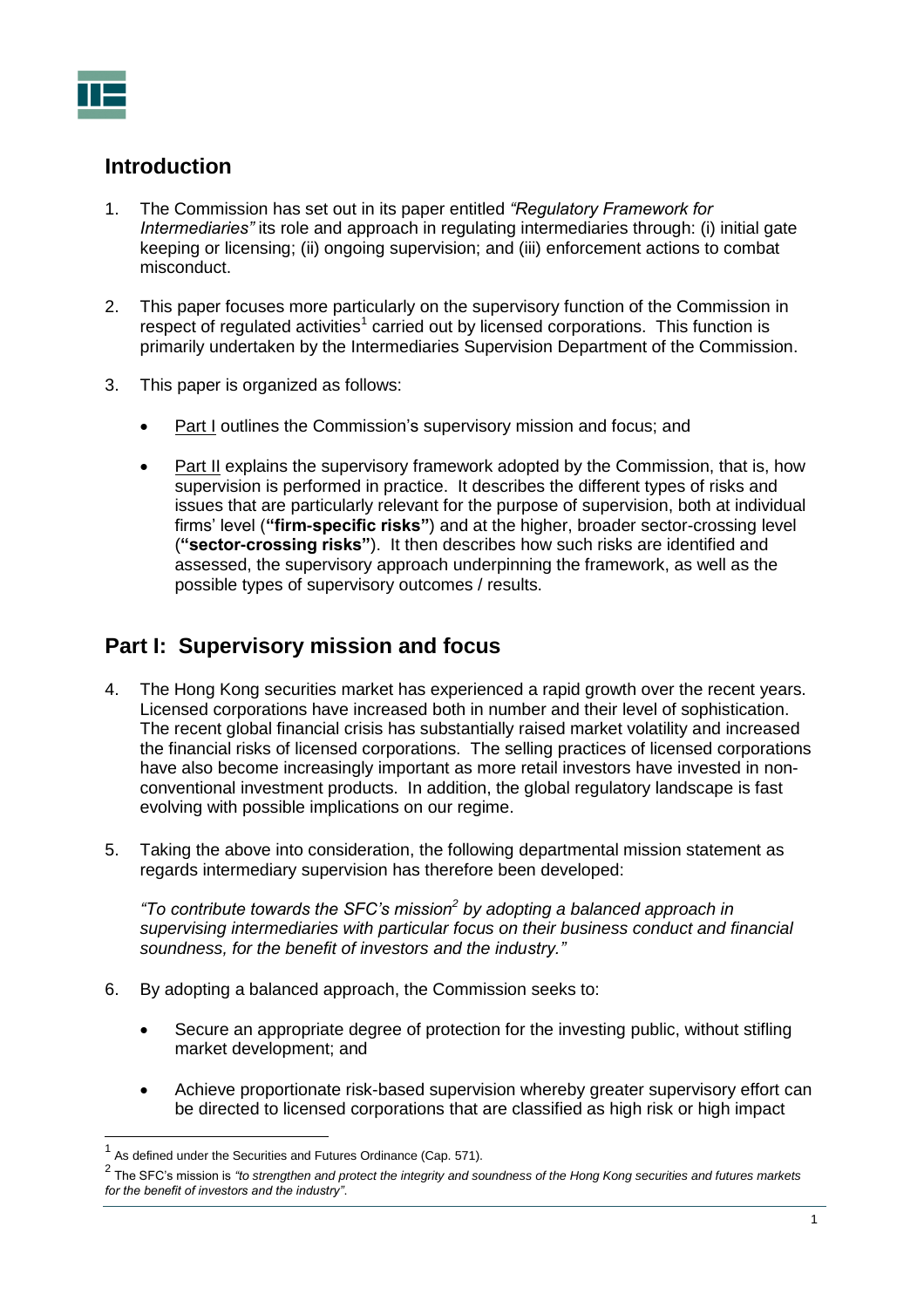

and places more emphasis on dealing with regulatory issues that may significantly affect investors and/or the market at large.

**"High risk firms"** generally refers to licensed corporations that warrant closer supervisory attention on account of their management style and the state of their systems and controls, whereas **"high impact firms"** generally refers to licensed corporations whose roles and volume of activities in the market, number of clients served, and amount of client or fund assets held are so significant that any instability in their operations may have a significant impact on the investors' confidence and market stability.

- 7. When no regulatory regime can ensure zero-failure, our overall supervisory framework has been designed with a view to minimising any adverse impact on the investors and the market when a licensed corporation goes out of business. We generally refrain from over-regulation and micro-management. The senior management of each firm is responsible for the licensed corporation's activities and for properly managing the risks associated with such activities. Appropriate measures should be implemented and maintained for ensuring that the licensed corporation complies with the relevant legislative and regulatory requirements. To this end, senior management of licensed corporations are required to, among other things:
	- Develop and implement appropriate systems and controls commensurate with the scale and depth of the licensed corporation's business activities;
	- Continually and timely appraise the status of the licensed corporation's operations and financial position, including qualitative and quantitative risks posed thereto or weaknesses detected therein;
	- Ensure that management and supervisory functions are performed by qualified and experienced individuals; and
	- Ensure that its staff acts honestly, fairly and in the best interests of clients and the integrity of the market.
- 8. The Commission's supervisory activities primarily focus on the following two areas:
	- Prudential supervision

All licensed corporations are required to properly manage their financial risks and maintain at all times financial resources commensurate with the level of risk undertaken for the proper performance of their business, including ensuring compliance with certain minimum requirements set out in the Securities and Futures (Financial Resources) Rules (**"FRR"**). The FRR requires each licensed corporation to maintain at all times adequate liquid capital, after making provision for market and counterparty risks, so as to enable it to meet all of its liabilities. Various tools are employed to assess and monitor licensed corporations' financial risks and subjects high impact firms to closer scrutiny, given that their financial distress may bring about significant contagion effects on other licensed corporations.

Business conduct supervision

All licensed corporations are required to properly supervise their business conduct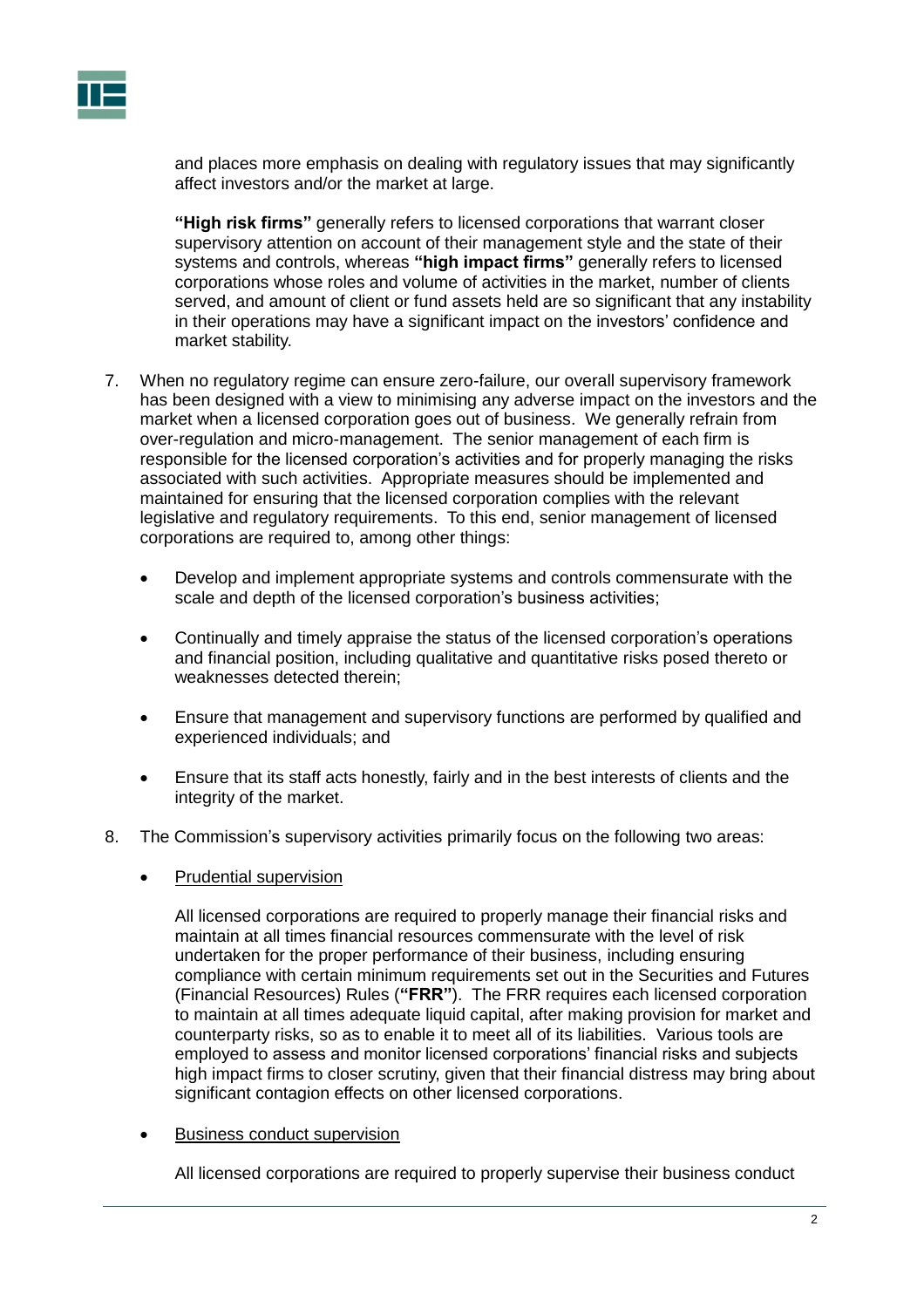

and remain fit and proper. In particular, they should comply with, *inter alia*, the requirements under the Code of Conduct for Persons Licensed by or Registered with the Securities and Futures Commission (**"Code of Conduct"**) and the Management, Supervision and Internal Control Guidelines for Persons Licensed by or Registered with the Securities and Futures Commission and abide by general principles such as acting with due skill, care and diligence and dealing with their customers in a fair and honest manner. The Commission identifies, assesses and monitors licensed corporations' business conduct through on-site inspections and following up on complaints and self-reported breaches. As for high risk and high impact firms, they are generally subject to more frequent on-site inspections and closer scrutiny.

#### **Off-site monitoring B. Risk assessment and supervisory approach Firm-specific risks Sector-crossing risks Supervision of intermediaries Regulatory objectives and mission of the Commission A. Risk identification Corrective actions taken by management of licensed corporation Subjecting the licensed corporation to further enquiry / investigation C. Supervisory outcomes / results On-site review Imposition of licensing conditions / Issuance of restriction notices Issuance of reports, circulars and FAQs**

# <span id="page-4-0"></span>**Part II: Supervisory framework**

# <span id="page-4-1"></span>**A. Risk identification**

## <span id="page-4-2"></span>**(a) Firm-specific risks**

9. Licensed corporations may present different kinds of risks to their clients and to the market at large. The more common types of risks fall into two categories: (i) financial risks; and (ii) business conduct risks.

## Financial risks

This is normally associated with licensed corporations that have inadequate liquidity, ineffective credit management systems, unsustainable business models or high leverage. Financial risks typically include credit/counterparty risk, liquidity risk and market risk where licensed corporations may be exposed to losses caused by default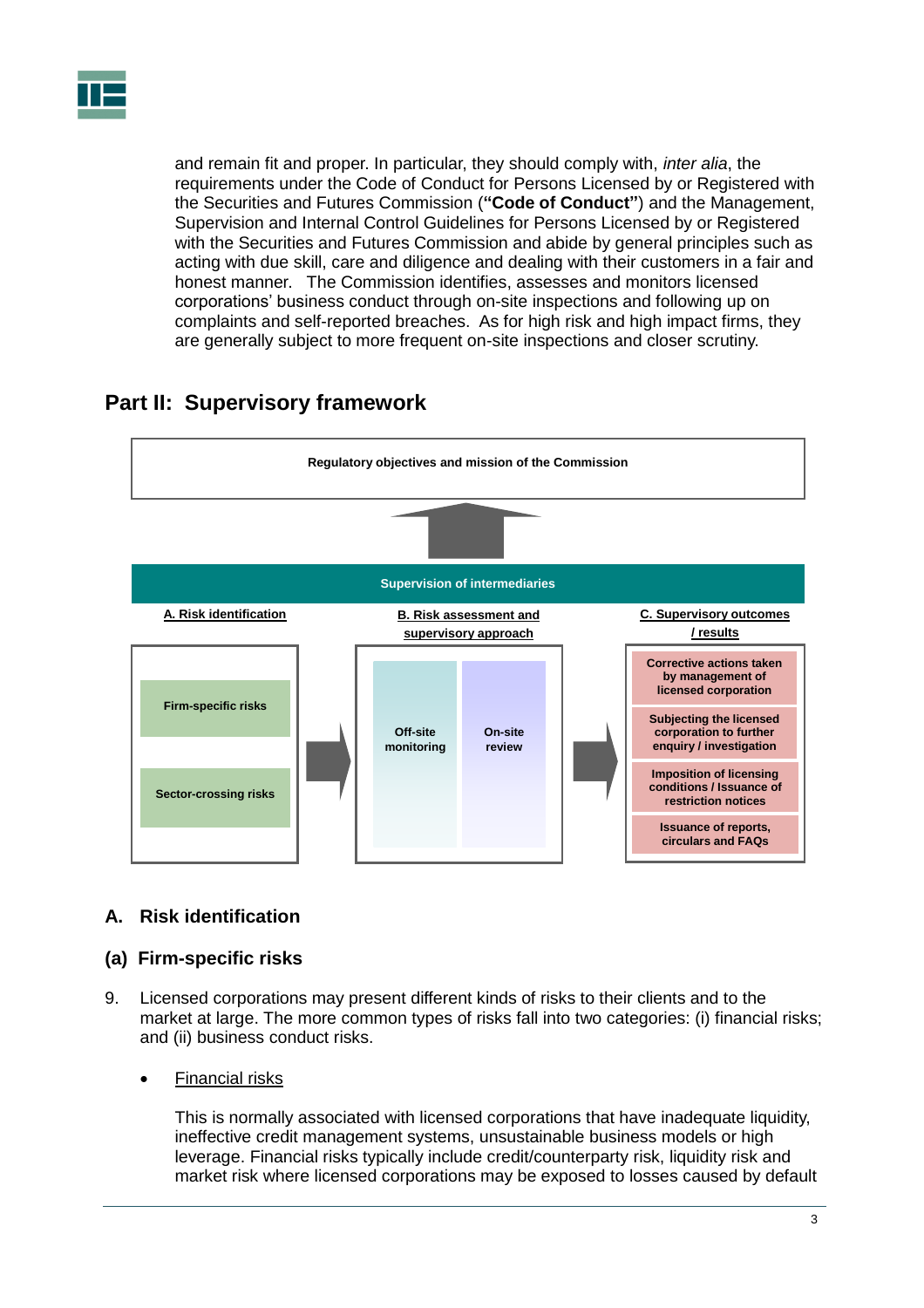

by clients / counterparties, inadequate liquid funds and adverse market movements.

#### Business conduct risk

This generally covers the risk of loss to the licensed corporation, its clients and/or counterparties stemming from inappropriate or undesirable business conduct or violation of applicable laws and regulations by a licensed corporation.

### <span id="page-5-0"></span>**(b) Sector-crossing risks**

- 10. The term "sector-crossing risks" refers to risks that may affect the whole securities industry or a significant segment of the industry instead of isolated licensed corporations. These are normally associated with the following three areas:
	- Economic and market performance

The Commission strives to monitor risks arising from major changes in the economic / market environment that would have significant impact on the business operation of licensed corporations. For example, when the stock market was booming in 2007, a detailed analysis was carried out on the margin financing business of major firms to assess their risk management control and compliance with related regulation.

The Commission also conducts market surveys and analyses consolidated industry data so as to identify trends and emerging risks / issues that require regulatory response.

Market evolution

The Commission is mindful of the dynamism present in today's financial markets. For some time, the Commission has been reviewing the selling practices of licensed corporations and notably in 2007, issued the *"Questions and Answers on Suitability Obligations of Licensed and Registered Persons who are engaged in Financial Planning and Wealth Management Business Activities"*, in order to provide additional guidance to the industry.

**Regulatory** 

From time to time, surveys and special reviews are conducted on areas of particular regulatory importance. A regulatory area that is kept under constant review is antimoney laundering. We conducted a special review in 2011 on selected licensed corporations focusing on their customer due diligence – initial and ongoing, record keeping and identification and reporting of suspicious transactions.

#### <span id="page-5-1"></span>**B. Risk assessment and supervisory approach**

- 11. The risk assessment and supervisory approach for all licensed corporations is premised upon the following:
	- The senior management bears primary responsibility for ensuring proper management of risks associated with the licensed corporation's business, maintenance of appropriate standards of conduct and adherence to proper procedures by the licensed corporation on a day-to-day basis; and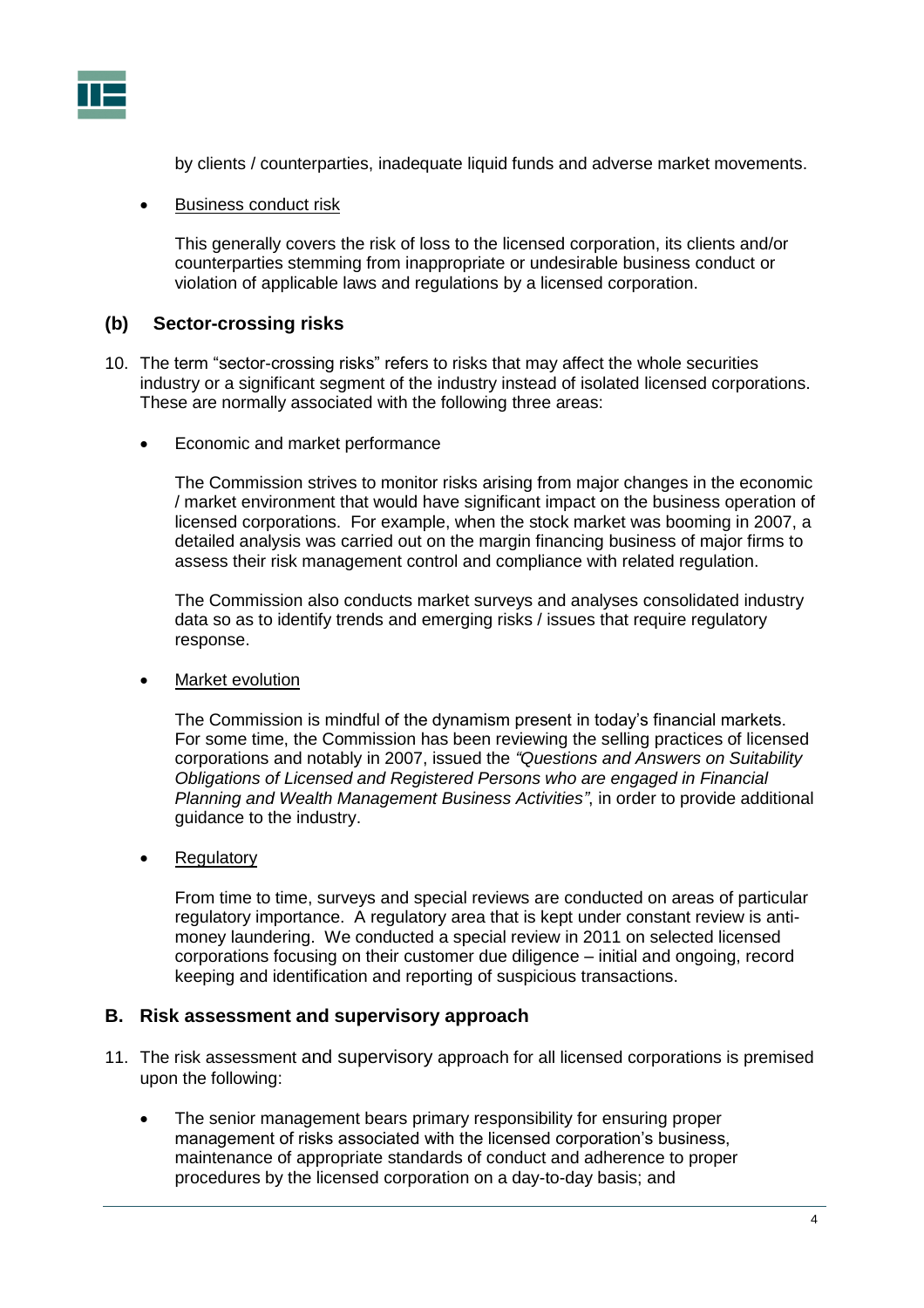

- The level and nature of risks and impact that a licensed corporation poses to the regulatory objectives of the Commission essentially determine the intensity of supervision to be applied in respect of that corporation.
- 12. Various supervisory methodologies and tools have been established to help us identify, assess and monitor the relevant risks of a licensed corporation. They can be broadly categorised as:
	- **Appropriate regulations and early warnings mechanism:** By providing detailed risk management guidance for senior management of licensed corporations, imposing various regulatory limits (e.g., re-pledging limits that cap the amount of client collateral that can be re-pledged by licensed corporations with banks) and the FRR (with its early warning systems<sup>3</sup>), licensed corporations are able to properly monitor and manage their financial position and business themselves.
	- **Auditor certification:** Pursuant to the Securities and Futures (Accounts and Audit) Rules and Practice Note 820 issued by the Hong Kong Institute of Certified Public Accountants, external auditors of a licensed corporation are required to provide assurance to the Commission on the financial information provided by the licensed corporation, and on the systems of control operated by the licensed corporation in relation to its stewardship of client assets.
	- **Proactive monitoring:** This can be broadly categorised into off-site monitoring and on-site review. Off-site monitoring primarily entails maintaining ongoing dialogues with senior management of licensed corporations, performing regular sensitivity / stress testing and other detailed analyses of financial and non-financial intelligence, when key business conduct and compliance risks are typically subject to further assessment during an on-site review.
- 13. A proportionate supervisory approach is taken on individual licensed corporations commensurate to their risks and the extent of their impact on the Hong Kong securities and futures markets. Effectively, each licensed corporation is subject to review of regular financial returns and other submissions to the Commission as well as our on-site review from time to time.
- 14. More intensive supervision will, however, be adopted towards licensed corporations that pose higher regulatory risks or have significant impact to the market. For example, they may be subject to more frequent inspections and the breadth and depth of the inspection scope may be adjusted, depending on our risk assessment of the firm. Off-site monitoring may also be stepped up.

# <span id="page-6-0"></span>**(a) Off-site monitoring**

 $\overline{a}$ 

**15.** For the purpose of off-site monitoring, the Commission maintains regular interactions with licensed corporations in order to understand their business models, latest plans and aspirations, and the risks inherent in such activities, with a view to identifying and assessing the risks arising from their business activities. The Commission also taps intelligences from different sources, follows up on complaints and self-reported breaches as well as considers applications for subordinated loans and rule modifications/ waivers

 $3$  Where, for example, a licensed corporation is required to report to the Commission when its liquid capital falls below a certain level).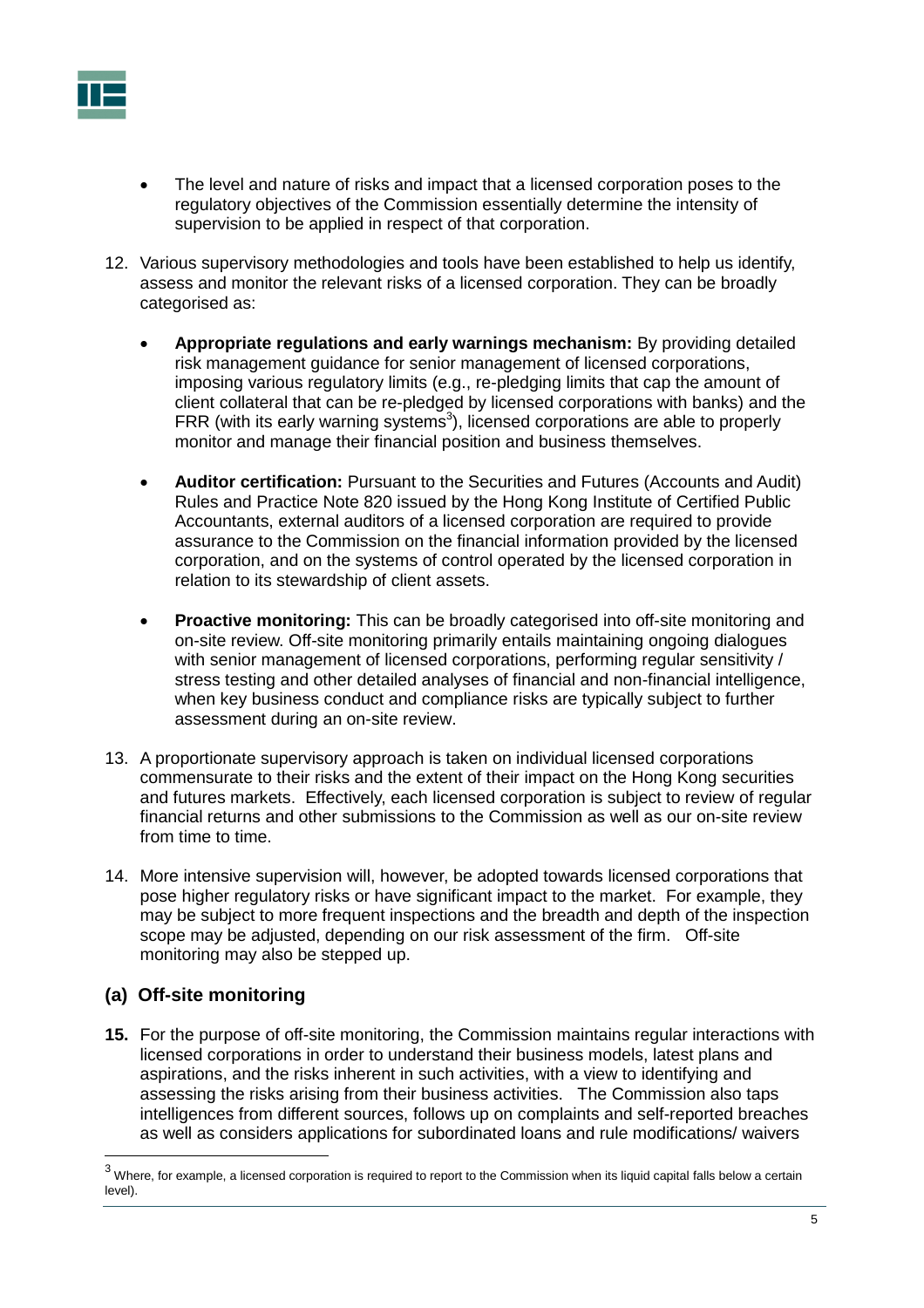

upon application by licensed corporations. Through consolidating information gathered from various sources, the Commission would be in a better position to form a holistic view of the business profile of the licensed corporation.

- **16.** A major part of our off-site monitoring is to assess the financial soundness of licensed corporations, mainly through analysis of regular financial returns submitted by licensed corporations, and identify any licensed corporations that may potentially be in financial difficulties. This is achieved by:
	- the use of system-aided risk indicators (including trend analyses and peer comparisons) to identify firms showing apparent out of sync performance for followup actions; and
	- performance of sensitivity and stress testing in a timely fashion to identify particular financially vulnerable firms. Increased vigilance will be placed on such identified firms, and where warranted, they may be required to develop and implement appropriate contingency or remedial plans.
- 17. In addition, other information about licensed corporations' risks is collected from time to time through licensed corporations' filings with the Commission, including but not limited to annual audited accounts, compliance reports, business and risk management questionnaires, etc. Any issue raised or qualified opinion expressed by the external auditor of a licensed corporation will be followed up and where applicable swift actions will be taken to contain the situation and protect clients which may involve working with the auditor.
- 18. To enhance our data analysis, intelligence from other sources is also collected that include:
	- market news or media reports;
	- actions taken by other divisions of the Commission;
	- sharing with or referrals from fellow regulators (such as the Hong Kong Monetary Authority, Office of the Commissioner of Insurance and Mandatory Provident Fund Schemes Authority);
	- frequent dialogue with market practitioners / industry and trade associations; and
	- industry surveys (including mystery shopping programs) conducted by the Commission from time to time.
- 19. Following up on complaints against licensed corporations and self-reported breaches are other important aspects of our supervisory function because they may potentially uncover deep seeded issue inherent thereto. Typically, the process encompasses initial factfinding, detailed analysis and follow-up actions. Where a regulatory breach is suspected to have been committed by the firm or its staff, such may be subject to further enquiry and/or investigation depending on the seriousness of the breach. Assessment will also be made if the firm has since taken appropriate remedial actions to prevent the selfreported breaches from recurring in the future.
- 20. Another important task is handling applications for subordinated loans as well as modification / waivers of rules to facilitate the specific business needs of licensed corporations. These applications will be carefully considered and approval will be granted only when the interests of the investing public are not prejudiced.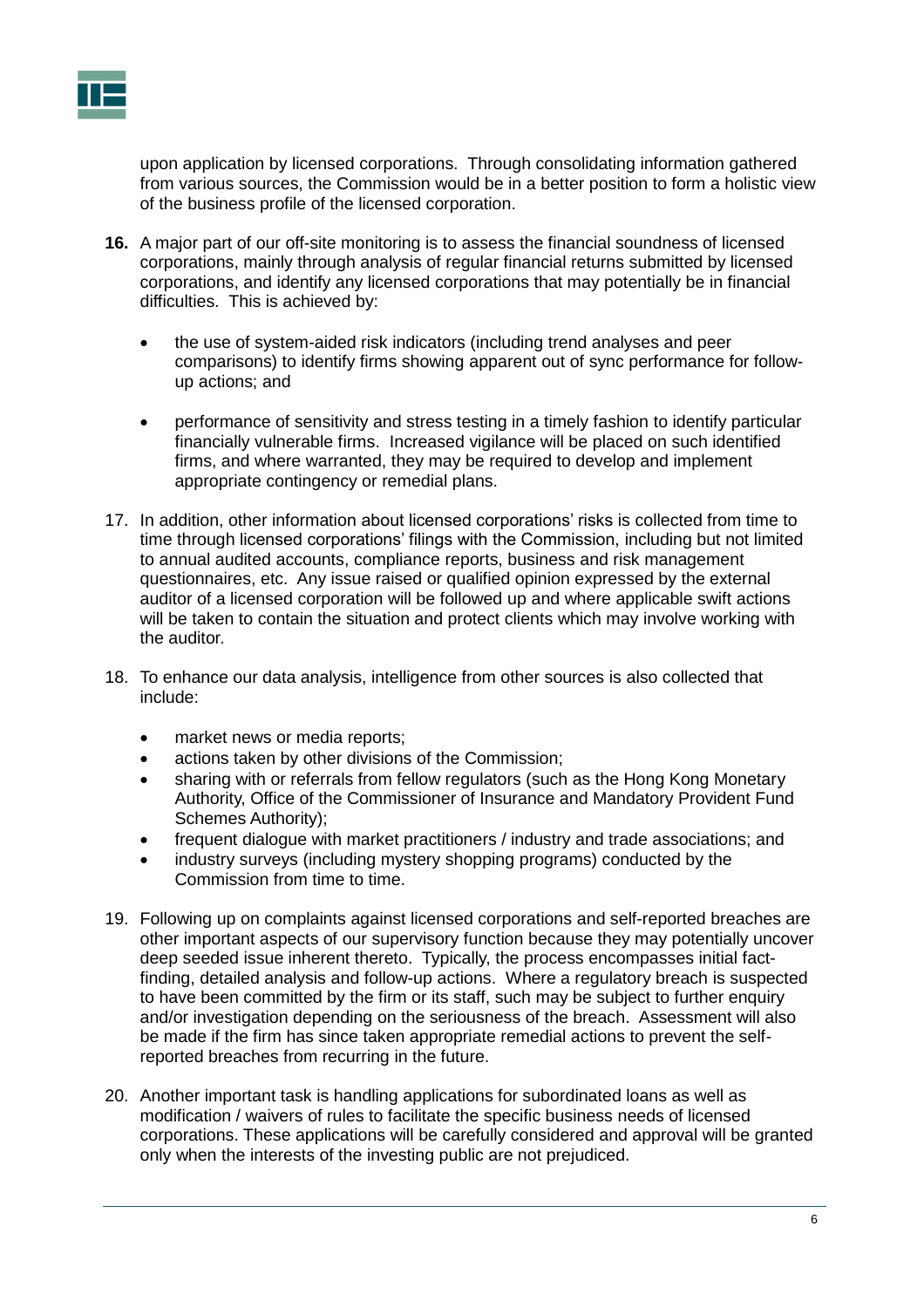

# <span id="page-8-0"></span>**(b) On-site review**

- 21. An on-site review is a key supervisory tool that helps us understand a firm's business operation, risk management and internal controls, and gauge the level of compliance with relevant laws and regulatory requirements. This should enable us to assess whether, and to what extent, licensed corporations act with due skill, care and diligence and adopt proper business conduct, procedures and practices in accordance with the relevant laws and regulations. However, it should be noted that on-site reviews cannot identify and correct all breaches and deficiencies, bearing in mind the following factors:
	- The scope of review must be limited to selected areas of relatively high importance based on professional judgement and therefore may not reveal all breaches, deficiencies and irregularities that may exist; and
	- The findings of an on-site review only represent a snap-shot of the firm's business activities at a particular point of time.
- 22. There are four types of on-site review, namely:
	- Routine inspection;
	- Special inspection;
	- Thematic inspection; and
	- Prudential visit.
- 23. Different inspection checklists and programs have been developed to cover the different business activities conducted by licensed corporations, which are used as guidance only as the scope and depth of each review is tailor-made to suit the specific circumstances of each case, thereby maximising the effectiveness of our supervision.

#### Routine inspection

- 24. All licensed corporations are subject to our routine inspections. These inspections are general checks on the firms' systems and controls, as well as their compliance with the relevant rules and regulations, in the area(s) of relatively high importance. Typically, before the inspection is due to commence, the inspection team will identify the key potential risk areas and formulate an inspection plan.
- 25. In most cases, a balanced top-down and bottom-up approach is adopted which is set to assess the overall effectiveness of a licensed corporation's systems and controls for ensuring compliance with key legal and regulatory requirements applicable thereto. This is achieved by:
	- First gaining a high-level understanding of the licensed corporation's business activities, operations, systems and controls, as well as future aspirations, based on information collected and analysis prepared as part of off-site monitoring work and through discussions with senior management; and
	- Taking appropriate examination steps to ascertain how the firm's systems and controls have been implemented in practice, such as -
		- $\circ$  Performing walk-through tests on key control procedures and processes;
		- o Reviewing selected underlying documentation (such as bank and custodian statements to confirm the existence and valuation of assets held) and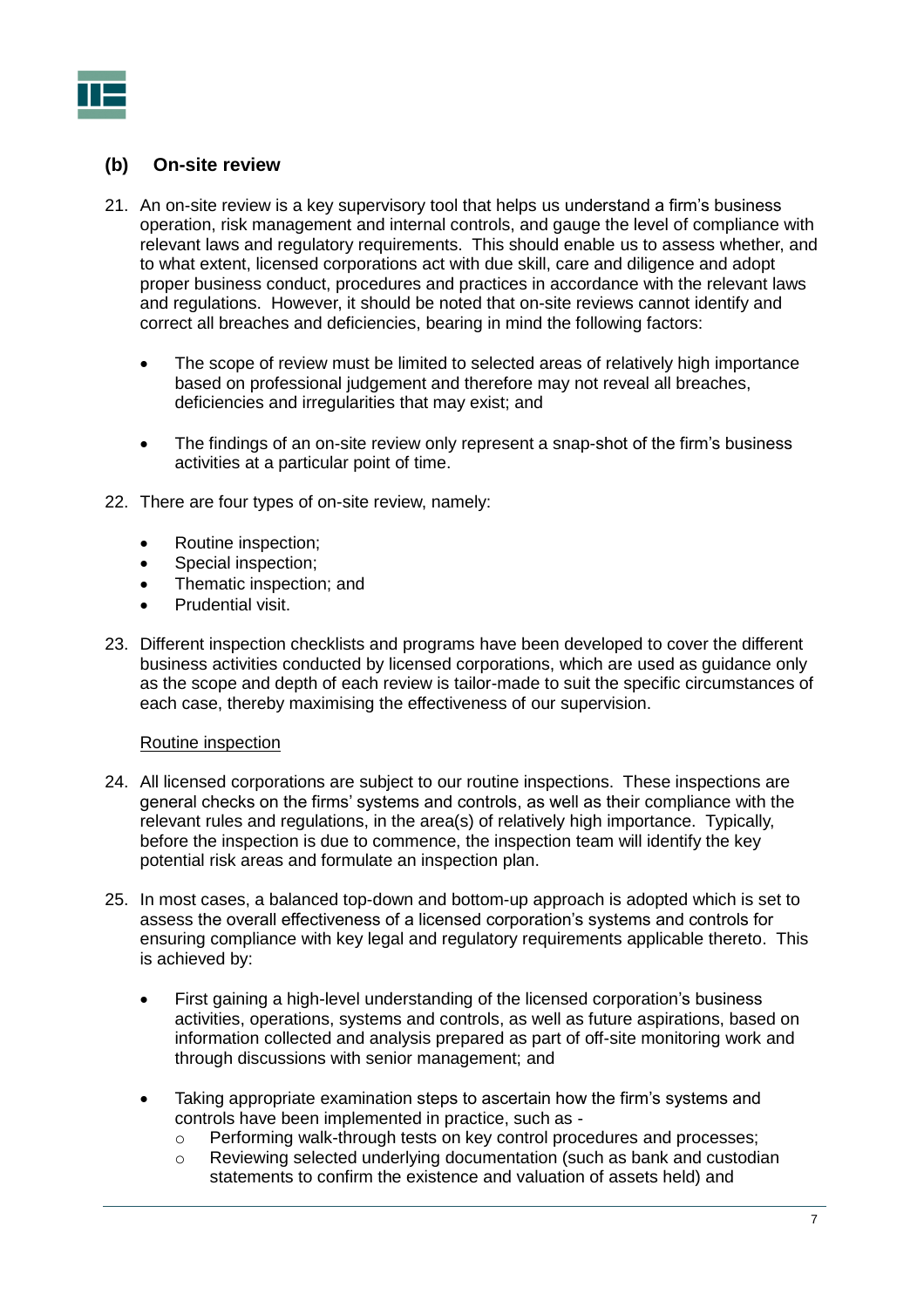

performing sample compliance tests; and

 $\circ$  Interviewing relevant staff to assess the control environment of the firm.

#### Special inspection

- 26. Special inspections are performed on licensed corporations suspected to pose imminent risks to the market or to their customers, for example, where there is reason to suspect misappropriation of client assets. In this case, inspection steps are tailor-made to cater for the specific circumstances of each case. Normally, a special inspection involves carrying out detailed substantive testing and forensic reviews to assist in gauging any potential losses to investors.
- 27. Special inspections are also performed on licensed corporation where its financial position is considered vulnerable. In this case, an on-site inspection will be arranged as soon as practicable to assess its latest financial and liquidity positions, as well as determine if client interests may be at risk, so that the Commission can move to ring fence the licensed corporation if necessary.

#### Thematic inspection

28. Thematic inspection is the primary tool used to assess the scale and nature of a particular sector-crossing risk, which may be triggered upon the Commission identifying trends, emerging risks and compliance lapses that require prompt regulatory response. A sample of licensed corporations will be selected for review in each round of thematic inspection. The review steps are normally tailor-made, which typically revolve around analysing certain sector-specific business aspects, activities or practices, such as the 2009 review of due diligence work performed by sponsors in the preparation of listing documents in initial public offering activities.

#### Prudential visits

- 29. Prudential visits are part of our continuous supervisory process. Through visiting the office of the licensed corporation and meeting with their management team, we can obtain a high level understanding of the licensed corporation's latest business developments, business outlook and how it manages the challenges it faces. In particular, information on both firm-specific events and significant market / industry events would be discussed during the meeting to assist us to ascertain their impact on the licensed corporation and the industry as a whole.
- 30. Such visits also serve as a platform that enables us to build rapport with the senior management of the licensed corporations. They provide an opportunity for sharing views on the market and regulatory environment and discussing any regulatory issues or concerns.
- 31. Different from inspections, prudential visits are less formal and are generally directed at information gathering. The information obtained may enable a better assessment of the risk profile of the licensed corporations and would be taken into consideration in determining if an inspection or further review is required.

## <span id="page-9-0"></span>**C. Supervisory outcomes / results**

32. Strong emphasis is placed in early detection and management of potential risks so as to contain the damage that may arise in case the potential risk crystallises. It also strives to